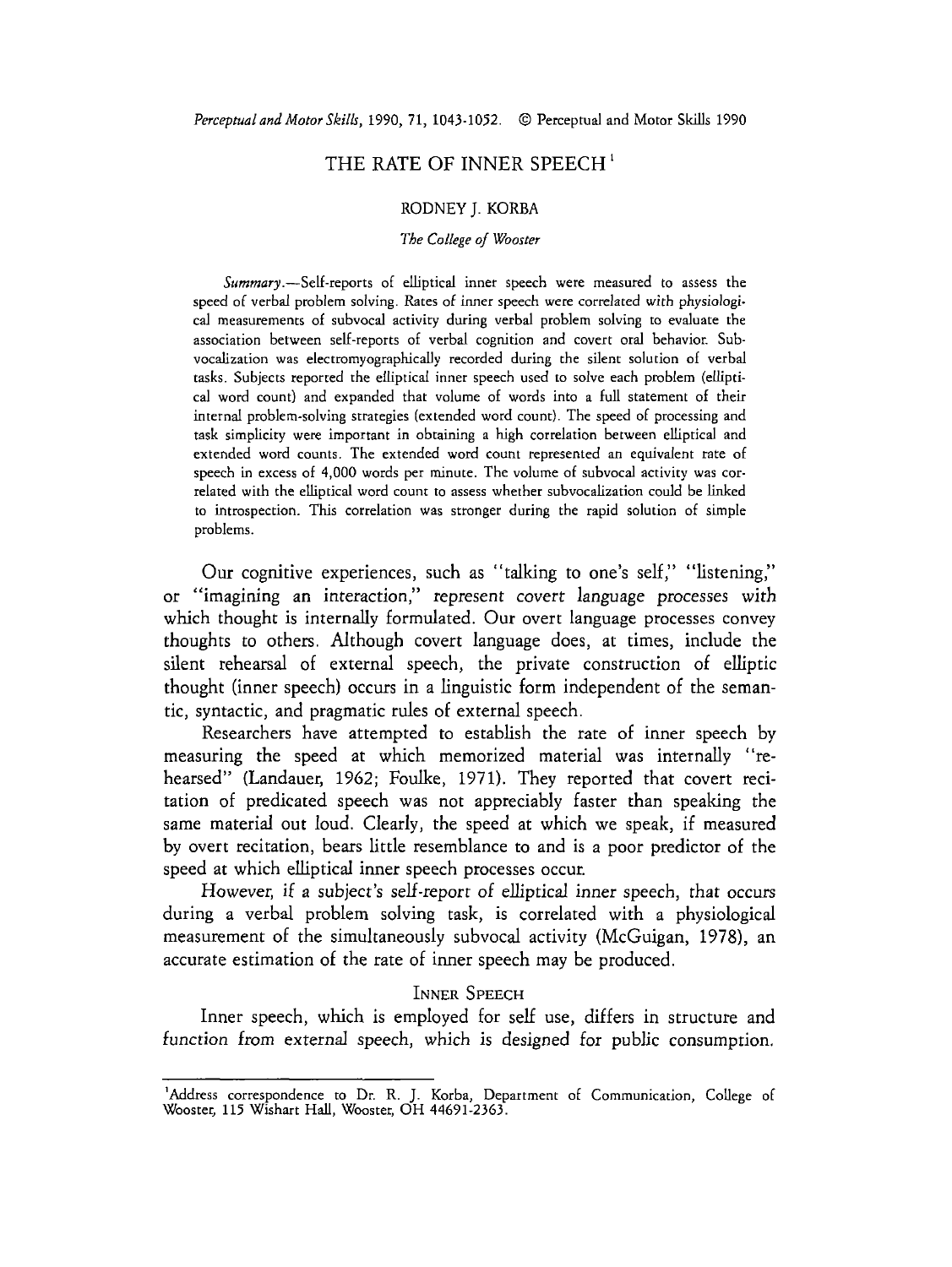Composed of selected words and elliptic phrases, inner speech functions as an indispensible tool of comprehension: an idiosyncratic shorthand that fires memory, and evokes macroconcepts represented by words.

Characterized by four interdependent attributes, inner speech promotes the rapid mediation of complex cognitive stimuli (Vygotsky, 1962). Foremost, inner speech is a silent, intermittent activity (McGuigan, 1978). Sokolov (1972) aptly reflected on the inaudible nature of verbal thought when he wrote:

. . . the usual characterization of inner speech as "soundless" is justified only **from** the point of view of an outsider; for the thinker himself, however, inner speech remains linked to auditory speech stimuli . . . **(p.** *55).* 

Second, inner speech is syntactically crushed (Johnson, 1984). Vygotsky (1962) called this condensed, syntactic arrangement "predication," remarking that the subject of a thought is almost always known to the thinker and so is seldom stated. Public speech must fully represent the thought to be intelligible. Third, despite its elliptic, incomplete form, inner speech is semantically elaborate (Vygotsky, 1962). Individual words expand their symbolic function and may be loaded with multiple, complex associations and rich emotional content. The elliptical word represents the mere skin of a thought. Finally, because inner speech is private, it is a highly egocentric language. Without an external function, our inner speech serves internal purposes: it is self-centered.

Inner speech is a dynamic and adaptive process that functions to **link**  the "self" to the environment with which it symbolically interacts. This linkage occurs as internal or external word meanings are compared and contrasted through socialization. Inner speech also functions to regulate behavior through the processes of self; instruction, persuasion, criticism, identification, analysis, and consciousness.

Last among the functions of inner speech is the natural development of mentation or the ability to think conceptually through the use of language. Inner speech is the prime agent or tool of mentation and enables the purely human forms of abstract and practical intelligence.

#### *Measurement of Inner Speech*

Unfortunately, cognitive behavior as complex as verbal conceptualization is not easily accessible to observation and does not reveal its formation for analysis. While many external language behaviors can be accurately measured, covert language behaviors are often abrupt, fleeting and heavily concealed. Despite these barriers, covert language behaviors can be studied through two research methodologies, metacognitive self-report (Borkowski, 1983) and psychophysiological instrumentation (McGuigan, 1979).

Inner speech occurs so automatically and with such astonishing rapidity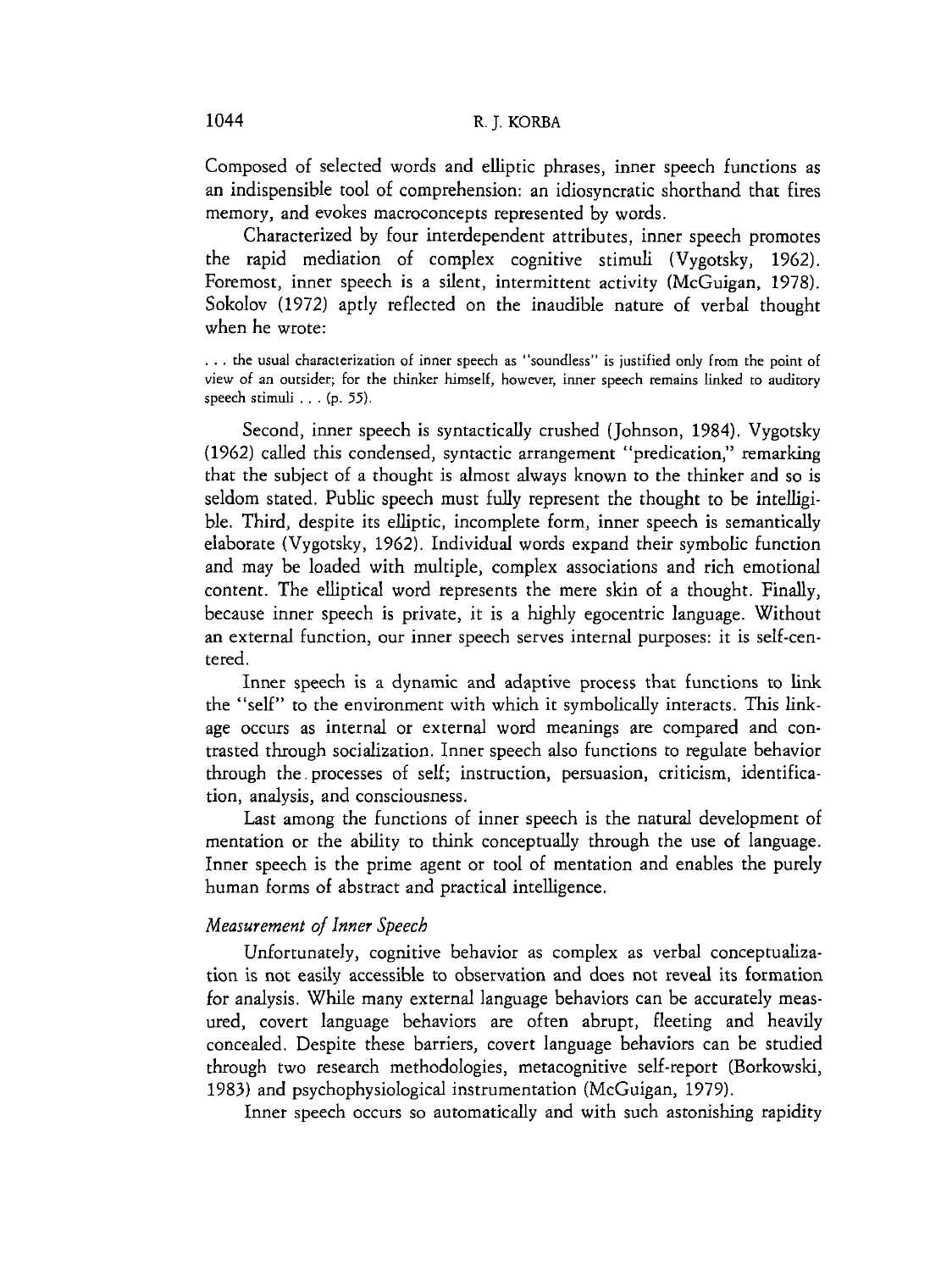that we are prone to underestimate the volume of complex verbal cognition that takes place when we listen, write, or speak. The inaccuracy of subjects' recall presents a significant threat to the validity of cognitive studies that rely exclusively on this research strategy. Yet subjects' self-report still remains the quickest and most complete method for obtaining information about how  $we$  think.

Physiological instrumentation is far more accurate and reliable than self-report techniques, yet these methodologies can only detect the neurological and skeletal muscle responses of the cognitive and somatic systems. Elliptical inner speech may be detected through electrochemical impulses and neuromuscular depolarization, but it can only be expressed through subjects' self-report.

## *Subvocalization*

A rich legacy of psychophysiological theory and empirical research originated with investigation of the reflex character of mental activities initiated by I. M. Sechenov in 1863. With his claim that, ". . . all the external manifestations of brain activity can be attributed to muscular movement" (cited by Herrnstein & Boring, 1965, p. 309).

While it would be erroneous to claim that we think with our muscles, it would be as imprecise to say that we think without them. Sechenov's (1965) model of neurological arcs or "loops," which connect the cortical speech areas to the speech musculature by efferent neural impulses, describes the subvocal response. These efferent impulses return along afferent, speechmotor pathways, and generate covert, soundless articulation or subvocalization. Later, Watson (1914), in his famous *Behavior: an Introduction to Comparative Psychology,* defended the process of thinking as implicit movement of the speech musculature and supported the conclusion that speech muscle activity occurs in **all** subjects during verbal thought.

McGuigan (1978) compiled an extensive psychophysiological review of covert behavior and evaluated many "electromyographic" (EMG) measurement techniques: ". . . critical events occur in the eyes, the somatic skeletal musculature, the speech musculature, and in the brain during the internal information processing that we call verbal thought" (p. 15). Although inaudible, inner speech produces a kinesthesia within the peripheral effector speech organs that can be measured electromyographically.

A comparison between the rate of elliptical inner speech and the rate of expressive external speech should permit an estimation (in equivalent, external words per minute) of how rapidly we think. Hypothetically, the physiological measurement of subvocalization (EMG) should be related to the self-reported, psychological rate of verbal cognitive thought and provide information concerning the accuracy of self-report measurement techniques. This task clearly warrants scholarly investigation.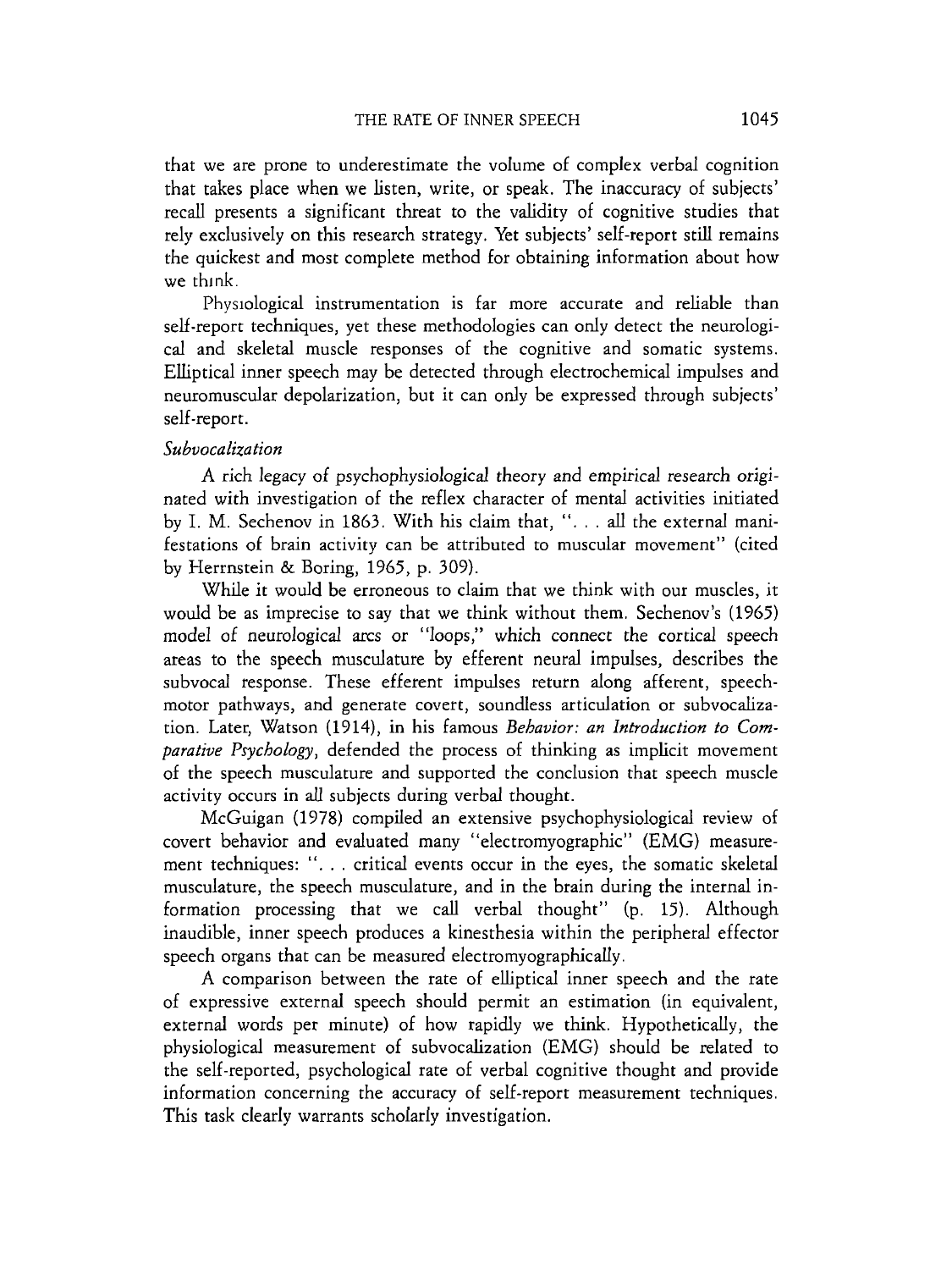## **METHOD**

### Subjects

Seventeen male and 21 female students (mean age 19.2 yr.) were randomly selected from an introductory lab course at a midwestern university. One female subject was eliminated from the electromyographic portion of the study due to equipment failure.

### *Apparatus*

Approximately 6 mm of insulated coating was stripped from 128 gauge copper wires shaped into circular patterns 2 mm in diameter. Microcircuits CSC-20 silver electrode paste secured these electrodes to the orbicularis oris superior and inferior muscles, half-way between the midpoint and corner of the lip, along the vermilion border. A separate electrode located 4 mm below the nasion acted as a ground.

A second set of 128 gauge copper electrode wires were shaped and secured as above, and located on the ocularis oris superior and ocularis oris inferior muscles, 1 cm above the upper eyelid by 1.5 cm from the external canthi, and .5 cm below the lower eyelid by 1.5 cm from the external canthi, following the placement described by McGuigan (1979). A ground for these electrodes was placed above the prominent bone structure on the cheek.

The electrode wires led into J. J. Enterprise Model IP-5 isolator preamplifiers which were integrated and rectified by a J. J. Enterprise Model M-50 electromyometer. Signals were filtered through a DKI high band pass filter set for frequencies above 1 hz and below 100 hz and amplified by a factor of 105. A gain of 2 mv was used to monitor the subvocal EMG channel, and 20 mv for the ocular EMG channel. All signals were scanned continuously on an oscilloscope. The EMG signal was fed into a 4-channel Honeywell Visicorder (Model 1858), then recorded on Honeywell photographic paper (16774562-810), and exposed by a Honeywell 1884 interface module. The paper speed was 1 ips.

All EMG recording took place in a shielded facility with one door and no windows, so the area was kept at constant temperature and humidity. Each subject sat in a comfortable chair in the same room as the EMG Polygraph/Oscillograph system. A cassette recorder, set at a constant level, was used to deliver instructions to **all** subjects. A ribbon condensor microphone recorded the subject's description of how the task was solved. A second ribbon condensor microphone led to a third channel on the Visicorder that recorded the subject's verbal responses to the experimental task.

All tasks were written in 2-in. letters on 8- **x** lO-in. cards placed 24 in. from the subject. Both the researcher and an assistant were in the room during the experimental phase.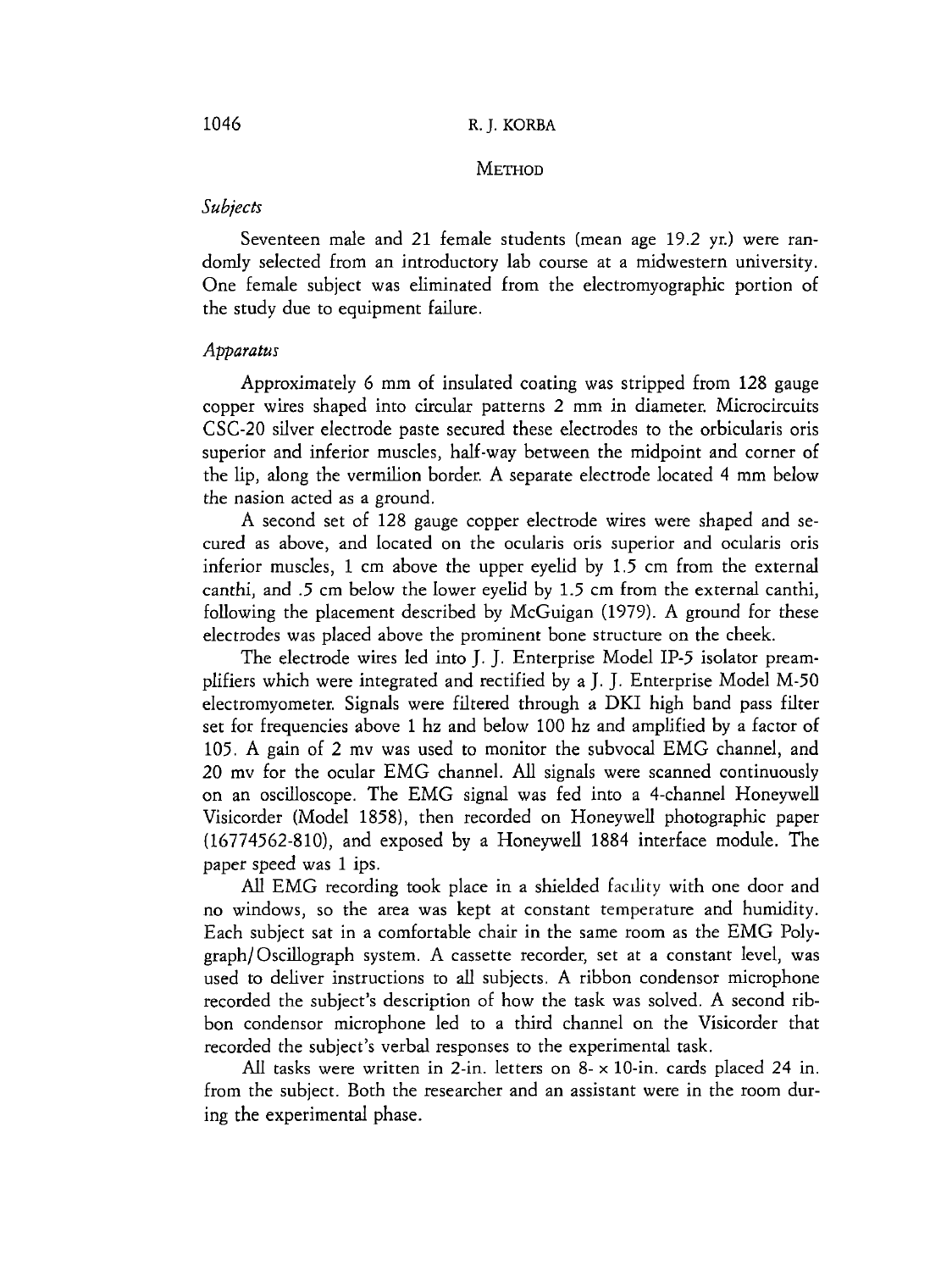#### *Procedure*

Each subject was seated and electrode locations were prepared with a thin layer of silver electrode paste. Each subject was provided a clipboard, pen, and trial work sheet. **A 1/4** -in. audiocassette recording provided an overview of the experiment and furnished practice exercises that were designed to familiarize each subject with the task of recalling verbal thought processes, restructuring the problem-solving strategies, and rapidly recovering these thoughts in written form. When the tape ended, the electrode wires were attached to the prepared sites. With the subject relaxed, a baseline EMG was established for later analysis.

Each experimental trial followed identical procedures: a subject rested with eyes closed until an audioprompt (ocular cue) signalled visual examination of the problem. The subject silently solved the verbal task, and if the solution could be deduced, spoke the answer out loud (speech onset). The cognitive window for inner speech (subvocal duration time) was defined as "occular cue to speech onset." Immediately after providing a verbal response, the subject silently attempted to record all inner speech on a form. For this study inner speech included verbal thoughts such as: self-instructions or criticisms, letters, letter combinations, syllable combinations, or visual images verbally referenced as part of the problem-solving strategy. When a subject was satisfied that all thought processes had been recorded, the subject explained the meaning of the logged inner speech, in fully predicated ostensive speech. These sentences were recorded on a  $4/4$ -in. audiocassette, and the entire procedure repeated with each new trial. The verbal responses, the ocular EMG data, and the subvocal EMG data were monitored on parallel Visicorder channels.

Each of the research trials consisted of word-completion tests such as "-UIT ASE." Following the perceptual salience techniques of Davis (1983), the tasks were brief and contained either 2, **3,** or 4 missing letters. If a subject did not solve a problem in 12 sec., he was asked to stop and immediately to reflect on the inner speech that he could recall until that moment.

To standardize the data, all subvocal measurements were set to a sensitivity gain of 2 mv. All ocular muscle movements were set to a sensitivity of 20 mv. Given the instrumentation used, these levels reflected the maximum sensitivity to the target muscle behaviors, without recording tonic interference.

Occasionally large bursts of tonic muscle activity (biting or pursing the lips) would inundate and overload the subvocal channel with major electrical depolarizations. These trials, whether correct or incorrect, were treated as overloaded trials, and no data were calculated when compiling subvocal responses.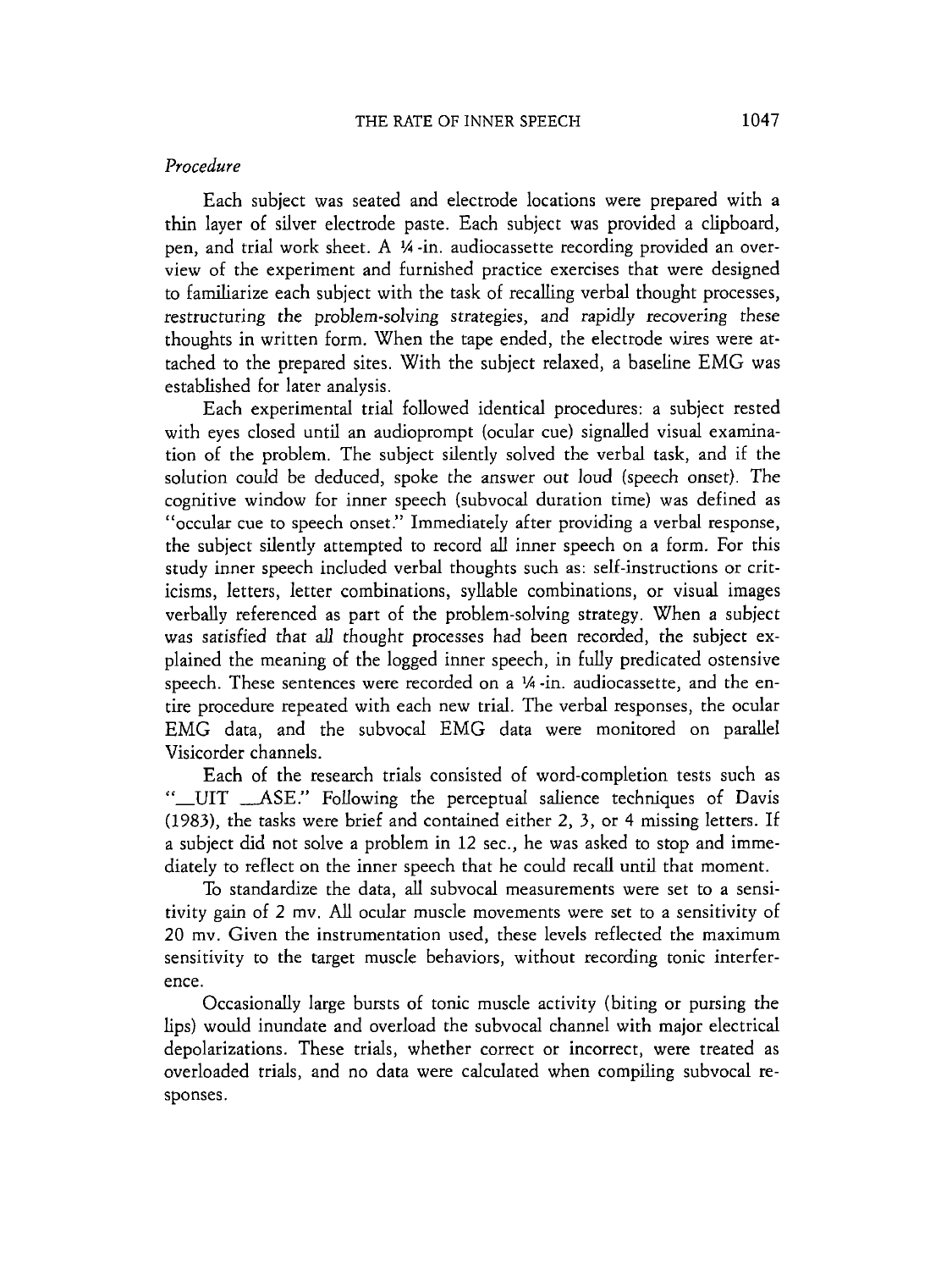### **RESULTS**

## *Self-report*

Table 1 indicates the correct number of responses for **all** four trials given to the subjects. **A** comparison of data in Table 1 with those in Table 2 indicates that Trial 1 was not only simple to perform but was solved quite rapidly  $(M = 3.10 \text{ sec.})$ .

> TABLE 1 TASK COMPLETION RATE FOR EACH OF FOUR WORD PROBLEMS

| Trial |    | Correct Wrong Overload No Answer Failure | Torals |
|-------|----|------------------------------------------|--------|
|       |    |                                          |        |
|       |    |                                          | 38     |
|       |    |                                          | 38     |
|       | ጋባ |                                          |        |

Table 2 indicates the mean problem-solving time, based upon the length of time between the initial audioprompt and the onset of speech which ended the trial. Subject totals have been adjusted to reflect the completion rate in Table 1.

|       | UNSET, FOR EACH OF FOUR WORD PROBLEMS $(n \text{ VARTES } 3))$ |              |      |       |
|-------|----------------------------------------------------------------|--------------|------|-------|
| Trial | <b>Subjects</b>                                                | Time/Seconds |      | Range |
|       |                                                                | М            | SD   |       |
|       | 31                                                             | 3.10         | 1.93 | 9.19  |
|       | 28                                                             | $3.48*$      | 2.46 | 9.68  |
|       | 27                                                             | 4.26         | 3.02 | 11.33 |
|       | 32                                                             | $2.57*$      | 3.35 | 10.81 |

TABLE 2 MEAN PROBLEM-SOLVING TIMES (SECONDS), AS REPRESENTED BY CUE TO SPEECH ONSET, FOR EACI-I OF FOUR WORD PROBLEMS **(n** VANES 37)

'This mean score indicates that subjects responded rapidly but with wrong answers; see Table 1.

Pearson product-moment correlations were calculated between the number of elhptical words used during covert problem solving and the number of extended words necessary to expand those words to expressive speech. Of most importance, Trial 1  $(r = .387, p = .01)$  and Trial 3  $(r = .434, p = .01)$ showed a strong relationship between the elliptical and extended word counts. Trials 1 and *3* also reflected the largest number of correct responses to the research problems. Based upon 1-sec. increments, problem-solving (subvocal duration) times of the fastest subjects were divided into two problem-solving speeds; see Table 3. Twenty-one subjects or *55%* of the total group tested, solved Trial 1 in less than 1 sec. The mean subvocal duration time for this group of problem solvers was ,619 sec. per trial. Those 21 sub-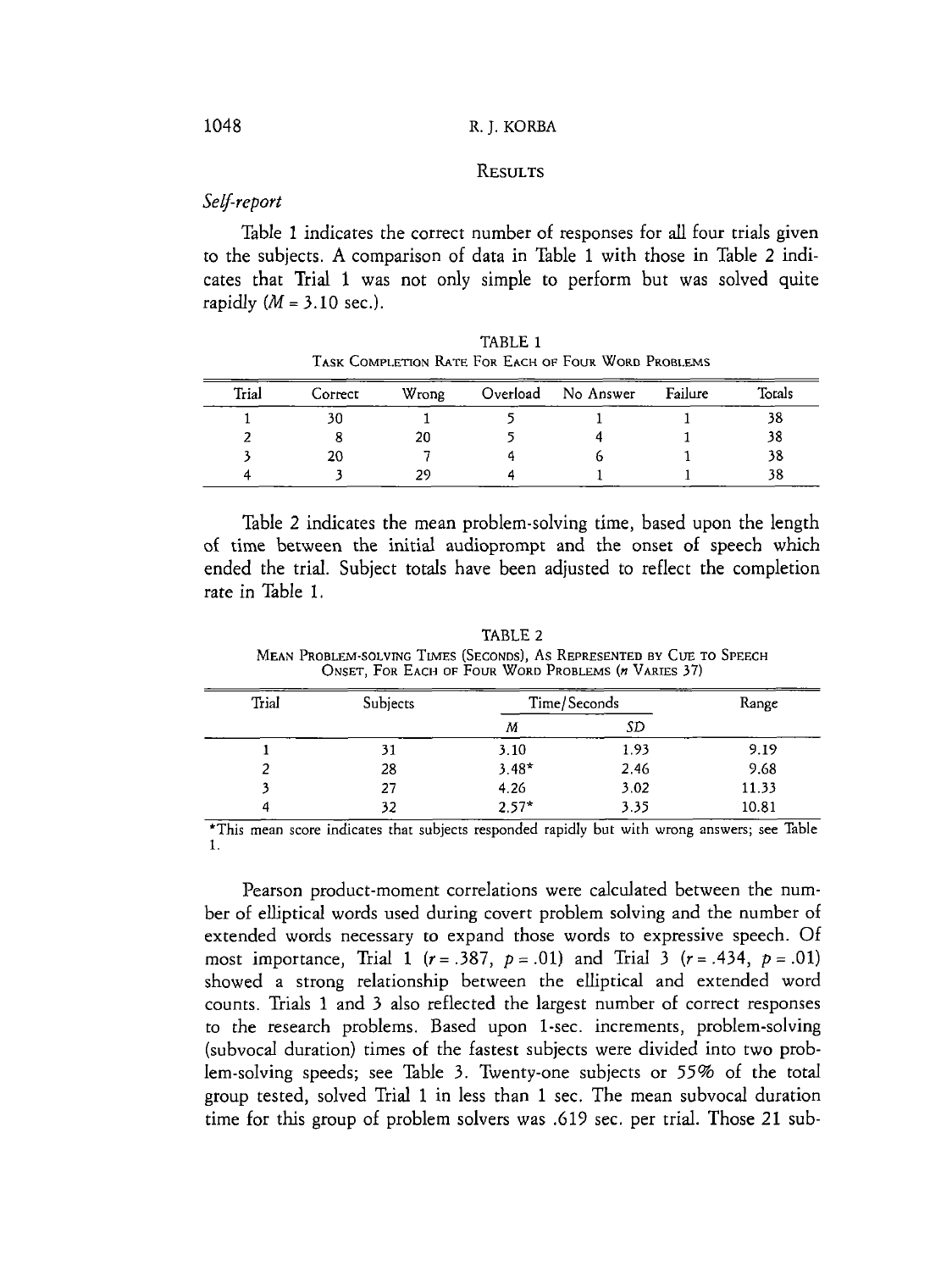jects averaged 3.9 elliptical words and 43 extended words for Trial 1. Dividing extended words by elliptical words for Trial 1 produces an approximate ratio of 1:11.

| Speed   | n  | Word Count |      |          |       | Subvocal Duration |     |
|---------|----|------------|------|----------|-------|-------------------|-----|
|         |    | Elliptic   |      | Extended |       | Μ                 | SD  |
|         |    | Μ          |      | М        | SD    |                   |     |
| Fastest |    | 3.90       | 1.18 | 43.04    | 15.21 | .62               | .23 |
| Fast    | 10 | 4.60       | 1.84 | 43.00    | 20.45 | 1.04              | .19 |

TABLE 3

MEAN SCORES FOR ELLIPTICAL WORD COUNT, EXTENDED WORD COUNT, AND SUBVOCAL DURATION TIME (SECONDS) FOR TWO HIGHEST PROCESSING SPEEDS ON TRIAL 1

By dividing the elliptical words in Trial 1 by .62 sec. and also the extended words in Trial 1 by .62, an adjusted per second figure of 6.3 elliptical words and 69.4 extended words per second (wps) is established. This figure represents a rate of inner speech, when multiplied by 60 sec. of 4,164 words per minute (wpm).

Given that Trial 1 was an easy problem to solve rapidly and given the process of verbal problem solving in compressed, elliptical speech, the figure of 4,000 + equivalent words per minute does not appear unreasonable as an upward range for the rate of inner speech.

## *Subvocalization Results*

Pearson product-moment correlations were computed between the incidents of subvocalization with the elliptical word count, and incidents of subvocalization with extended word count for **all** four problems. Neither the elliptical word count (Trial 1, *r* = ,294, *p* = .07; Trial 2, r = ,036, p = .83; Trial 3,  $r = -.049$ ,  $p = .77$ ; Trial 4,  $r = -.191$ ,  $p = .25$ ) nor the extended word count (Trial 1, *r=* .091, *p* = .58; Trial 2, *r=* -.047, *p* = .78; Trial 3, *r=* .129, *p* = .44; Trial 4,  $r = -0.058$ ,  $p = 0.73$ ) correlated very well with incidents of subvocalization during any of the trials.

#### **DISCUSSION**

While definitive answers seldom result from preliminary investigations, a number of important relationships have been examined, and an estimated rate of elliptical inner speech has been established. The unsuccessful attempts to demonstrate a positive correlation between the electromyographic measurements of subvocalization and the self-report measurements of elliptical inner speech, raise a number of conventional criticisms of these approaches and prompt some observations about covert oral behavior.

The difficulty in correlating elliptical inner speech with subvocalization is not surprising. The interfunctional relationship between verbal thought processes, speech specific neural pathways and structures, and the proprio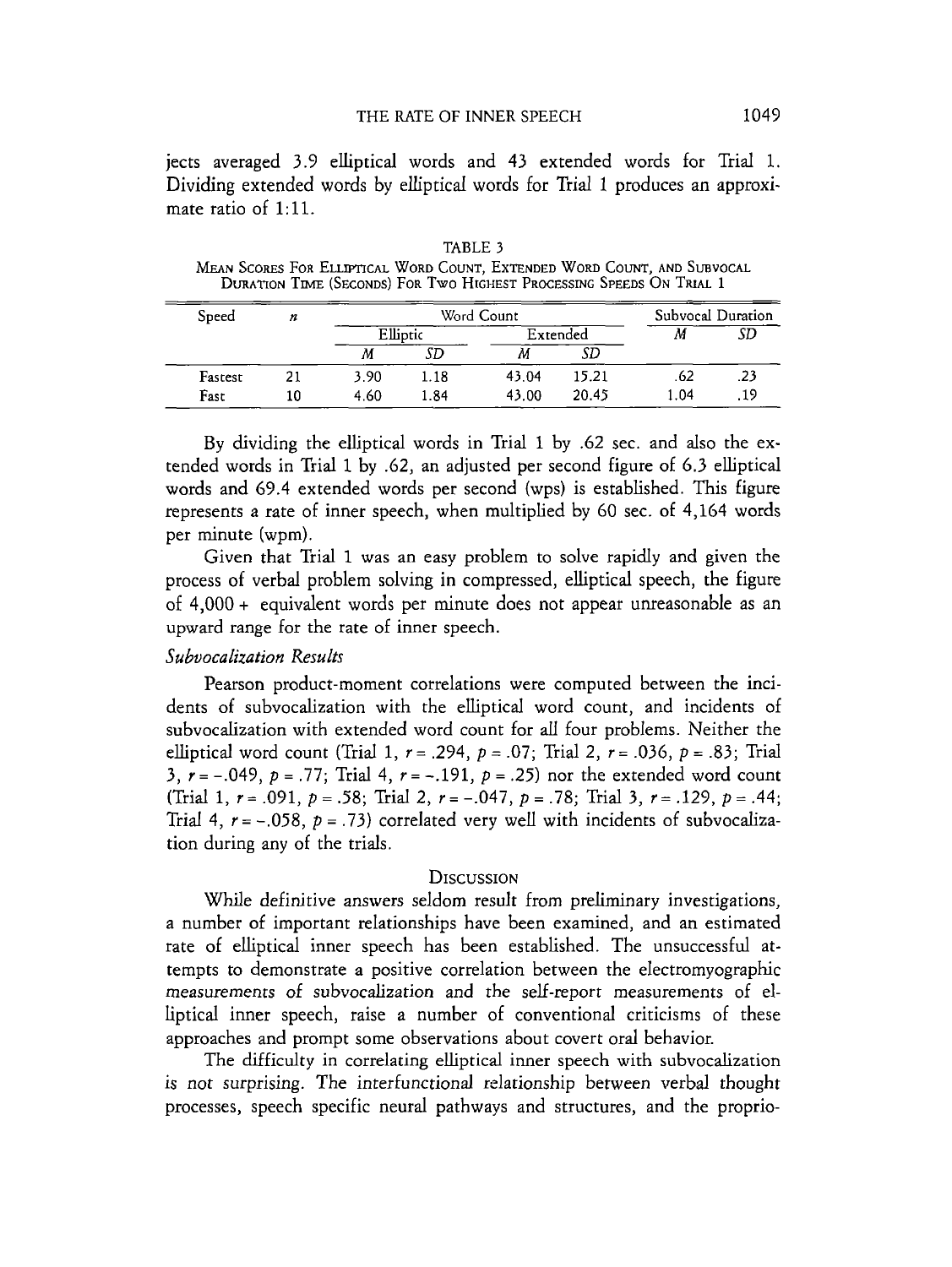ceptive speech apparatus, clearly has no simple structure to measure or analyze. (1) Many subjects expressed frustration with their inability to regenerate their cognitive thought processes or annoyance with their failure to recalllidentify accurately which morphemes or specific words had been used in verbal problem solving. (2) Physiologically, to state that five peak subvocal incidents were equivalent to five self-reported elliptical words, was far too simplistic a statement to reflect accurately these complex neuromuscular processes.

Yet, given these methodological problems, an intervening variable was observed that accounted for a few inadequacies in both physiological and psychological approaches. When the silent, verbal problem-solving tasks were answered correctly, a strong correlation would be expected between task difficulty and the speed of problem solving (or time of subvocal duration). This relationship was confirmed for **all** trials.

Table *3* indicated that the speed of problem solving was a positive factor in establishing the correlation between elliptical and extended word counts. Rapid solutions appear to foster more reliable recovery of thought processes, which also led to higher correlations between elliptical and external words. When comparing subvocal incidents with elliptical word count, the fastest speed of problem solving (Trial 1) also had the strongest correlation ( $p = .07$ ). Problem-solving time appeared to be directly affected by the complexity of the task or trial.

Task difficulty was related to the structure of the word problems (Brown & McNeill, 1966). Trial 1 was a two-syllable, compound word with the first letter missing from each syllable  $($  UIT ASE = "suitcase"). This trial proved to be the easiest problem to solve *(M* = 2.77 sec.). Trial 2 ("-OLLE-E = "college") had letters missing from each syllable. Trial 3 (LE\_ \_ANT = "pleasant" or "elephant") was a multisyllabic word with a pair of letters missing. Trial 4  $(AR_A - A_E) =$  "yardage" or "garbage") had one missing letter in the first syllable, and two in the second. Brown and McNeill (1966) reported this type of problem was difficult. The evidence reported in Table 1 supports these conclusions.

The extended subvocal duration for task difficulty could reflect a number of cognitive operations that functioned simultaneously. Phonological recording (Kleiman, 1975), lexical access (Baddeley & Hitch, 1974), and dual coding (Paivio, 1971) have been offered in different studies as three separate explanations of an hypothesized multichannel processing system (McGuigan, 1984). The complexity of cognitive processing of a nonverbal nature would clearly affect the outcome of this study.

While simple tasks require less cognitive activity, this brief problemsolving window fosters greater clarity in the metacognitive recall of elliptical problem-solving strategies. The problem solving criteria for simple tasks, con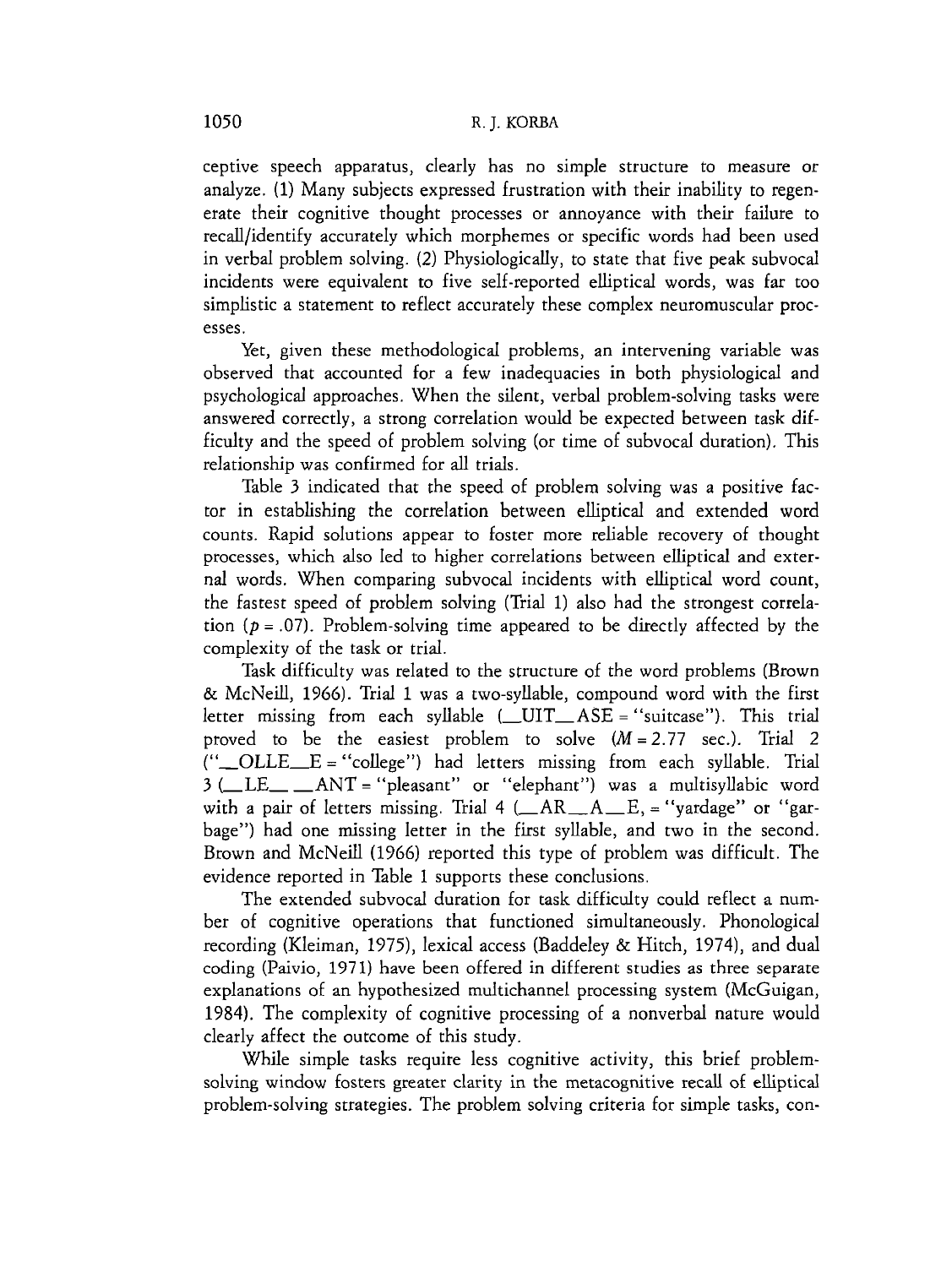ducted in the shortest periods of time, appeared to provide the optimal relationship between the subvocal signal and the self-reported rate of cognitive problem solving.

## *Conclusion*

Elliptical word count did not appear to give a reliable indication of extended word count, except in those instances where problems were simple to solve or where corresponding problem-solving times were short. One subvocalized word may evoke, through internal associations, multiple words in inner speech that are implicitly understood and are not themselves subvocalized. There is greater likelihood that words were lost rather than gained through the self-report processes of this study. The rate of 4,000 + words per minute is offered in this study as an estimate for further evaluation.

# *Reliability of Self-reports*

Many higher cortical functions, such as lexical access, retrieval from working memory, and speech recoding, occur in the formulation of a thought or the construction of a word. The relationship and sequence of these cognitive events often control the relative "ease" at which cognitive processing is conducted. Individuals have embedded perceptual structures for accessing memory in unique ways. The ability to recall accurately, evaluate the meaning of elliptical words, and maintain processing patterns are attributes of individual cognitive processing "styles." Each of these factors conspires to affect the reliability of self-report measures.

Thinking is complex behavior that may never be adequately described or explained through introspection, yet in the study of cognitive processing there remain few alternatives that are as accessible and informative as introspection. Unfortunately, there appear to be equally few activities within our culture that give us practice at reconstructing or identifying thought processes for public scrutiny. Training in metacognitive awareness or the development of introspective strategies and exercises that could strengthen the process of "covert verbal acuity" would be extremely useful in examining information processing capacities.

# *Self-report and Subvocalization*

The lack of correlation between incidents of subvocalization and extended elhptical or extended word count is indicative of the complexity of the internal neuromuscular processes and what these represent as manifestations of covert oral behavior. The subvocal (EMG) signal gives only a profile of phasic muscle firing. As such, muscles may fire for a combination of syllables or potentially for a combination of words themselves. One peak amplitude in an integrated and rectified electromyograph does not equal one subvocalized word. Yet the internal "verbal" code may be represented in neuromuscular depolarizations in some complicated fashion.